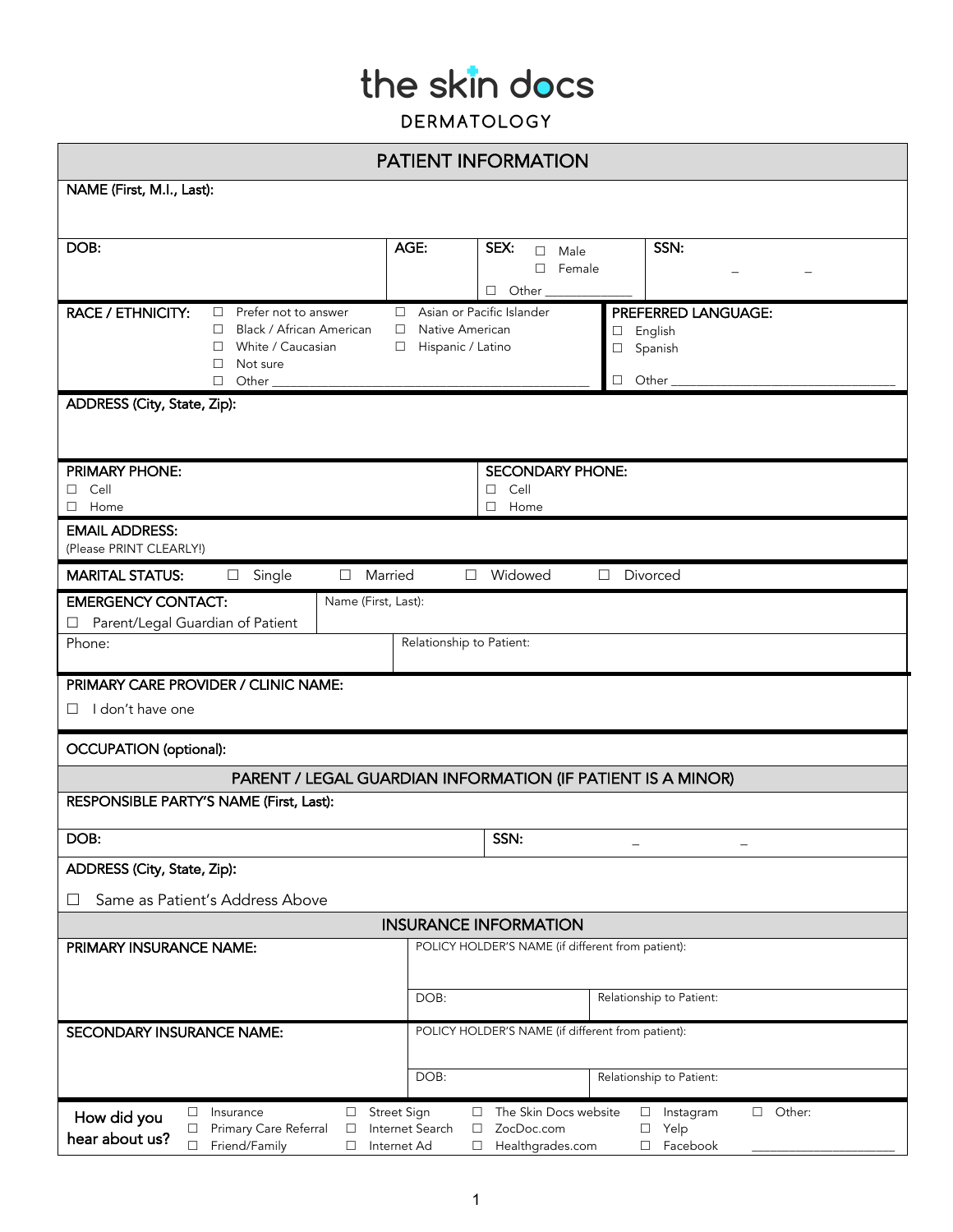| <b>SKIN CANCER HISTORY</b>                                       |                                                        |                                                                          |  |  |  |  |
|------------------------------------------------------------------|--------------------------------------------------------|--------------------------------------------------------------------------|--|--|--|--|
| Do you have a PERSONAL history of:                               | Skin Cancer<br>$\Box$<br>Melanoma<br>$\Box$<br>$\Box$  | □ Squamous Cell Carcinoma<br>□ Basal Cell Carcinoma<br>None of the above |  |  |  |  |
| Do you have a FAMILY history of:                                 | Skin Cancer<br>$\perp$<br>Melanoma<br>$\Box$<br>$\Box$ | □ Squamous Cell Carcinoma<br>□ Basal Cell Carcinoma<br>None of the above |  |  |  |  |
| <b>GENERAL MEDICAL HISTORY</b>                                   |                                                        |                                                                          |  |  |  |  |
| Please list all other past and current medical conditions below: |                                                        |                                                                          |  |  |  |  |
|                                                                  |                                                        |                                                                          |  |  |  |  |
|                                                                  |                                                        |                                                                          |  |  |  |  |
|                                                                  |                                                        |                                                                          |  |  |  |  |
|                                                                  |                                                        |                                                                          |  |  |  |  |
|                                                                  |                                                        |                                                                          |  |  |  |  |
|                                                                  |                                                        |                                                                          |  |  |  |  |
|                                                                  |                                                        |                                                                          |  |  |  |  |
|                                                                  |                                                        |                                                                          |  |  |  |  |
|                                                                  |                                                        |                                                                          |  |  |  |  |
| SURGICAL HISTORY<br>Surgery Name<br>Date                         |                                                        |                                                                          |  |  |  |  |
| Mohs Surgery<br>$\Box$<br>Location:                              |                                                        |                                                                          |  |  |  |  |
| Skin Cancer Surgery<br>$\Box$                                    |                                                        |                                                                          |  |  |  |  |
| Location:                                                        |                                                        |                                                                          |  |  |  |  |
|                                                                  |                                                        |                                                                          |  |  |  |  |
|                                                                  |                                                        |                                                                          |  |  |  |  |
|                                                                  |                                                        |                                                                          |  |  |  |  |
|                                                                  |                                                        |                                                                          |  |  |  |  |
|                                                                  |                                                        |                                                                          |  |  |  |  |
|                                                                  |                                                        |                                                                          |  |  |  |  |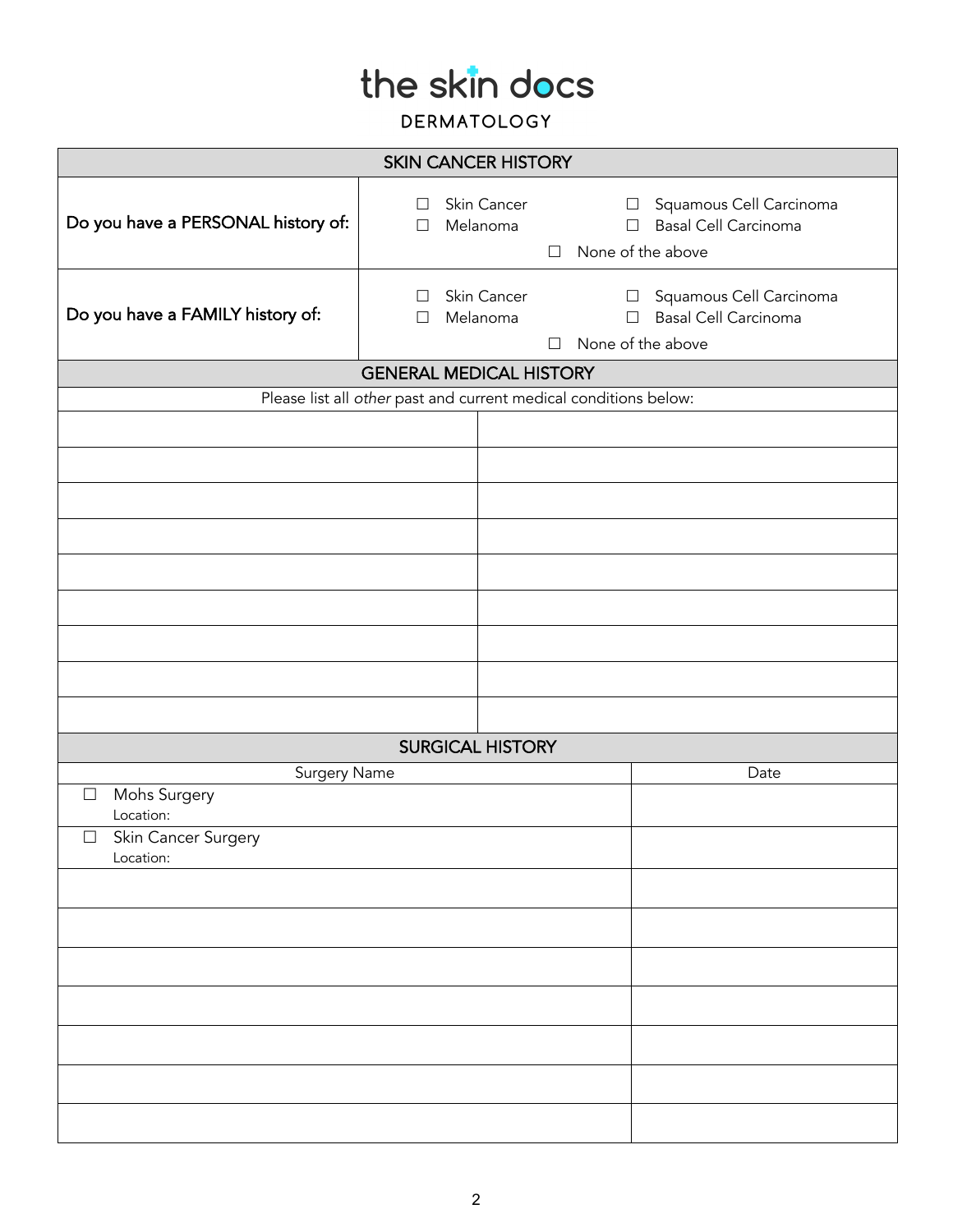| <b>MEDICATIONS</b>                                                                         |                                                                                                                                                                                                 |                                                                              |                              |  |  |  |
|--------------------------------------------------------------------------------------------|-------------------------------------------------------------------------------------------------------------------------------------------------------------------------------------------------|------------------------------------------------------------------------------|------------------------------|--|--|--|
| I am NOT taking any medications<br>$\Box$                                                  |                                                                                                                                                                                                 |                                                                              |                              |  |  |  |
| Name                                                                                       | Strength                                                                                                                                                                                        | Dosage Frequency                                                             | Reason                       |  |  |  |
|                                                                                            |                                                                                                                                                                                                 |                                                                              |                              |  |  |  |
|                                                                                            |                                                                                                                                                                                                 |                                                                              |                              |  |  |  |
|                                                                                            |                                                                                                                                                                                                 |                                                                              |                              |  |  |  |
|                                                                                            |                                                                                                                                                                                                 |                                                                              |                              |  |  |  |
|                                                                                            |                                                                                                                                                                                                 |                                                                              |                              |  |  |  |
|                                                                                            |                                                                                                                                                                                                 |                                                                              |                              |  |  |  |
|                                                                                            |                                                                                                                                                                                                 |                                                                              |                              |  |  |  |
|                                                                                            |                                                                                                                                                                                                 |                                                                              |                              |  |  |  |
|                                                                                            |                                                                                                                                                                                                 |                                                                              |                              |  |  |  |
|                                                                                            |                                                                                                                                                                                                 |                                                                              |                              |  |  |  |
|                                                                                            |                                                                                                                                                                                                 |                                                                              |                              |  |  |  |
| <b>PHARMACY:</b><br>(Name & Location)                                                      |                                                                                                                                                                                                 |                                                                              |                              |  |  |  |
|                                                                                            | <b>ALLERGIES</b>                                                                                                                                                                                |                                                                              |                              |  |  |  |
| $\Box$                                                                                     |                                                                                                                                                                                                 | I have NO known allergies                                                    |                              |  |  |  |
| Medication/Allergen Name                                                                   |                                                                                                                                                                                                 | Type of Reaction                                                             |                              |  |  |  |
|                                                                                            |                                                                                                                                                                                                 |                                                                              |                              |  |  |  |
|                                                                                            |                                                                                                                                                                                                 |                                                                              |                              |  |  |  |
|                                                                                            |                                                                                                                                                                                                 |                                                                              |                              |  |  |  |
|                                                                                            |                                                                                                                                                                                                 |                                                                              |                              |  |  |  |
|                                                                                            |                                                                                                                                                                                                 |                                                                              |                              |  |  |  |
| If you are 65 years of age or older please answer the following:                           |                                                                                                                                                                                                 |                                                                              |                              |  |  |  |
| Did you ever have a pneumonia vaccine?                                                     | Yes<br>$\perp$<br>$\vert \ \ \vert$                                                                                                                                                             | No                                                                           |                              |  |  |  |
| Do you have any of the following?<br>$\Box$                                                | <b>Advance Directive</b>                                                                                                                                                                        | Living Will<br>$\Box$<br>$\Box$                                              | Health Care Proxy<br>No<br>⊔ |  |  |  |
| $\Box$<br>Which statement best reflects your<br>$\Box$<br>wishes on advance care planning? | I do not wish to have a breathing tube, even if it is necessary to save my life<br>If my heart were to stop, I do not wish to have chest compressions or a<br>defibrillator to restart my heart |                                                                              |                              |  |  |  |
| $\Box$                                                                                     |                                                                                                                                                                                                 | I want full cardiopulmonary resuscitation efforts to be made to save my life |                              |  |  |  |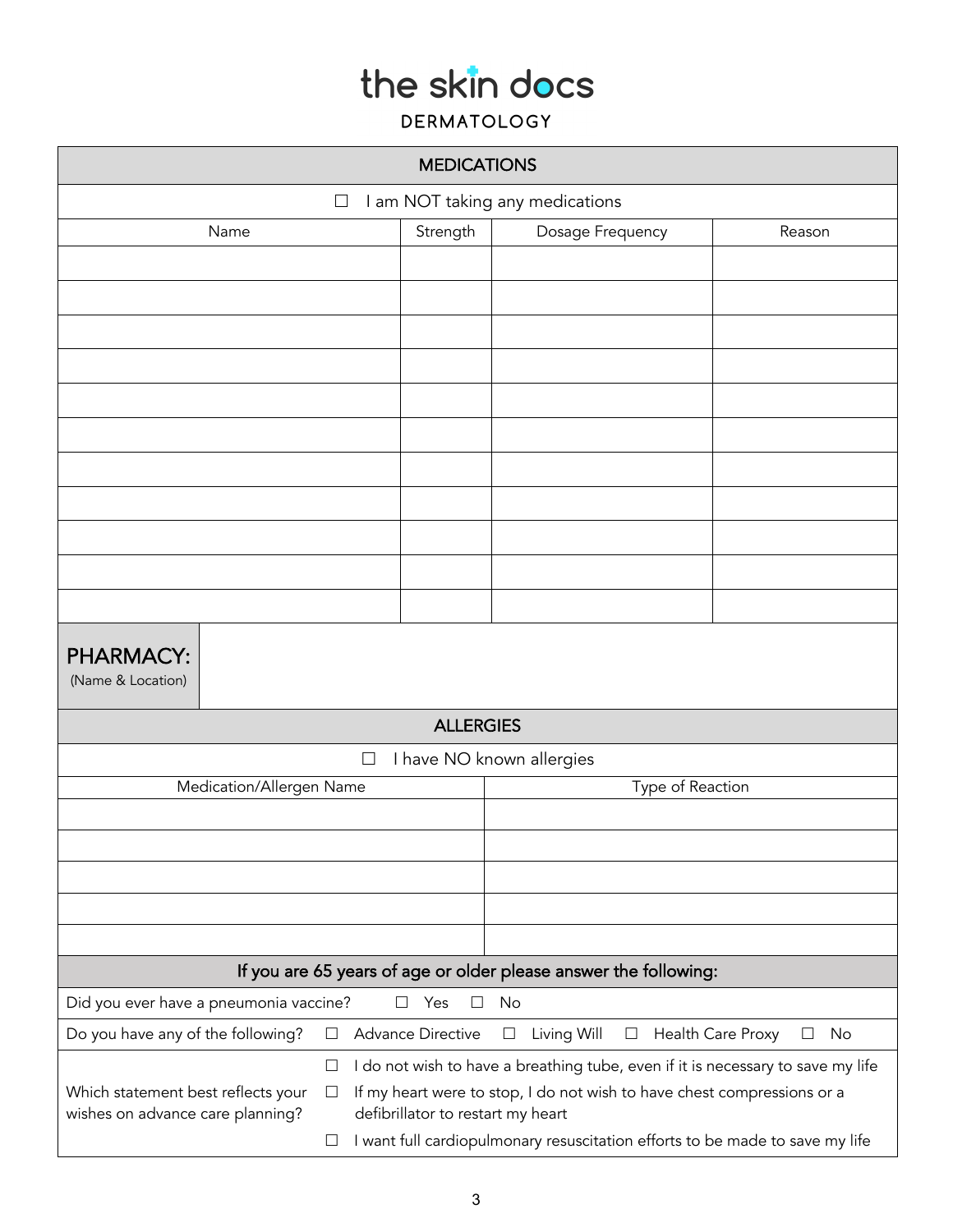| <b>REASON FOR VISIT</b>                                                                                              |                       |                                                                                |                       |                                 |                     |                       |                         |                                       |                                                                |             |                             |
|----------------------------------------------------------------------------------------------------------------------|-----------------------|--------------------------------------------------------------------------------|-----------------------|---------------------------------|---------------------|-----------------------|-------------------------|---------------------------------------|----------------------------------------------------------------|-------------|-----------------------------|
| Name:                                                                                                                |                       |                                                                                |                       |                                 |                     |                       |                         |                                       | DOB:                                                           |             |                             |
| If you are only here for a routine skin exam, please skip to MEDICAL CHECKLIST                                       |                       |                                                                                |                       |                                 |                     |                       |                         |                                       |                                                                |             |                             |
| Severity of Problem:<br>Mild<br>Moderate<br>Severe<br>$\Box$<br>$\Box$<br>□                                          |                       |                                                                                |                       |                                 |                     |                       |                         |                                       |                                                                |             |                             |
| Type of Problem:                                                                                                     | $\Box$<br>$\Box$<br>⊔ | Rash<br>Acne<br>Skin Tag                                                       | $\Box$<br>⊔<br>$\Box$ | Lesion<br>Cyst<br>Discoloration |                     | $\Box$<br>Ш<br>$\Box$ | Spot<br>Ulcer<br>Other_ |                                       | Mole<br>$\Box$<br>Scar<br>$\Box$                               |             | Wart<br>□<br><b>Blister</b> |
| Symptom(s)<br>associated with<br>problem:                                                                            | $\perp$<br>⊔<br>Ш     | Painful<br>Bleeding                                                            |                       | $\Box$<br>$\Box$                | Itchy               | Unsightly             |                         | $\Box$<br>$\Box$                      | <b>Burning</b><br>Spreading                                    | ⊔<br>$\Box$ | Stinging<br>Tingling        |
| Area(s) of body<br>affected:                                                                                         | ⊔<br>⊔                | Scalp<br>Chest<br><b>Right Upper Extremity</b><br><b>Right Lower Extremity</b> |                       | $\Box$<br>П                     | Face<br><b>Back</b> |                       |                         | $\Box$<br>$\perp$<br>$\Box$<br>$\Box$ | Ear<br>Abdomen<br>Left Upper Extremity<br>Left Lower Extremity | $\Box$<br>П | <b>Neck</b><br><b>Nails</b> |
| How long has it been present?                                                                                        |                       |                                                                                |                       |                                 |                     |                       |                         |                                       |                                                                |             |                             |
| Treatment used for condition:<br><b>YES</b><br><b>NO</b><br>$\Box$<br>$\Box$                                         |                       |                                                                                |                       |                                 |                     |                       |                         |                                       |                                                                |             |                             |
| <b>MEDICAL CHECKLIST</b>                                                                                             |                       |                                                                                |                       |                                 |                     |                       |                         |                                       |                                                                |             |                             |
| Do you have a bleeding disorder?<br><b>NO</b><br><b>YES</b><br>□<br>$\Box$                                           |                       |                                                                                |                       |                                 |                     |                       |                         |                                       |                                                                |             |                             |
| Are you taking any blood thinners?                                                                                   |                       |                                                                                |                       |                                 | ш                   | <b>YES</b>            |                         | ப                                     | <b>NO</b>                                                      |             |                             |
| Do you have a pacemaker/defibrillator?<br><b>YES</b><br><b>NO</b><br>$\perp$<br>ш                                    |                       |                                                                                |                       |                                 |                     |                       |                         |                                       |                                                                |             |                             |
| Frequent sun exposure?                                                                                               |                       |                                                                                |                       |                                 |                     | <b>YES</b>            |                         |                                       | <b>NO</b>                                                      |             |                             |
| Are you currently suffering from seasonal allergies?                                                                 |                       |                                                                                |                       |                                 | ш                   | <b>YES</b>            |                         | $\Box$                                | <b>NO</b>                                                      |             |                             |
| Do you drink alcohol?                                                                                                |                       |                                                                                | $\Box$                | YES:                            | drinks per          | ⊔<br>$\Box$           | Week<br>Day             |                                       |                                                                |             | <b>NO</b><br>⊔              |
| YES:<br>П<br>Are you a current or former smoker?<br>Quit Date<br><b>NO</b><br>⊔<br>packs per day<br>years of smoking |                       |                                                                                |                       |                                 |                     |                       |                         |                                       |                                                                |             |                             |
| Did you get a flu vaccine within the past year?<br><b>YES</b><br><b>NO</b><br>ப                                      |                       |                                                                                |                       |                                 |                     |                       |                         |                                       |                                                                |             |                             |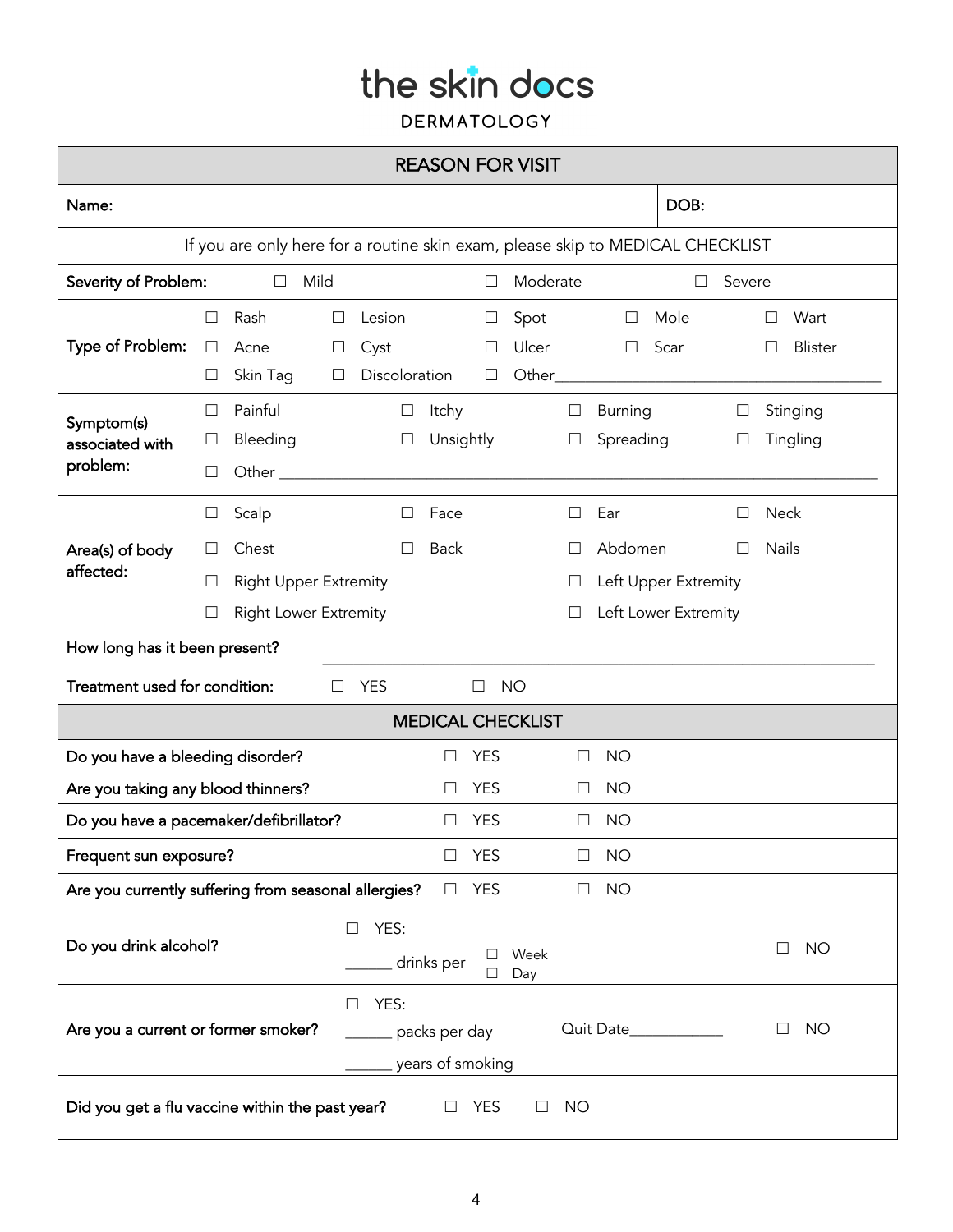| <b>CONSENT TO DISCLOSE HEALTH INFORMATION</b>                                                                                                                                                                                                                                                                                                                                                                                                                                                                                                                                                                                                                                                                                                                                                                                                                                                                                                                                                                                                                                                                                                                                    |                       |            |  |  |  |  |
|----------------------------------------------------------------------------------------------------------------------------------------------------------------------------------------------------------------------------------------------------------------------------------------------------------------------------------------------------------------------------------------------------------------------------------------------------------------------------------------------------------------------------------------------------------------------------------------------------------------------------------------------------------------------------------------------------------------------------------------------------------------------------------------------------------------------------------------------------------------------------------------------------------------------------------------------------------------------------------------------------------------------------------------------------------------------------------------------------------------------------------------------------------------------------------|-----------------------|------------|--|--|--|--|
| Name:                                                                                                                                                                                                                                                                                                                                                                                                                                                                                                                                                                                                                                                                                                                                                                                                                                                                                                                                                                                                                                                                                                                                                                            |                       | DOB:       |  |  |  |  |
| I give The Skin Docs Dermatology, their clinicians (physicians, NPs, PAs) and staff, authorization to disclose my<br>protected health information to the following family, friends, and/or caregivers:                                                                                                                                                                                                                                                                                                                                                                                                                                                                                                                                                                                                                                                                                                                                                                                                                                                                                                                                                                           |                       |            |  |  |  |  |
| Name                                                                                                                                                                                                                                                                                                                                                                                                                                                                                                                                                                                                                                                                                                                                                                                                                                                                                                                                                                                                                                                                                                                                                                             | Phone<br>Relationship |            |  |  |  |  |
|                                                                                                                                                                                                                                                                                                                                                                                                                                                                                                                                                                                                                                                                                                                                                                                                                                                                                                                                                                                                                                                                                                                                                                                  |                       |            |  |  |  |  |
|                                                                                                                                                                                                                                                                                                                                                                                                                                                                                                                                                                                                                                                                                                                                                                                                                                                                                                                                                                                                                                                                                                                                                                                  |                       |            |  |  |  |  |
|                                                                                                                                                                                                                                                                                                                                                                                                                                                                                                                                                                                                                                                                                                                                                                                                                                                                                                                                                                                                                                                                                                                                                                                  |                       |            |  |  |  |  |
|                                                                                                                                                                                                                                                                                                                                                                                                                                                                                                                                                                                                                                                                                                                                                                                                                                                                                                                                                                                                                                                                                                                                                                                  |                       |            |  |  |  |  |
|                                                                                                                                                                                                                                                                                                                                                                                                                                                                                                                                                                                                                                                                                                                                                                                                                                                                                                                                                                                                                                                                                                                                                                                  |                       |            |  |  |  |  |
| In the event The Skin Docs Dermatology may need to communicate your test results or medical information via<br>telephone, please check all communication options below that may be used:                                                                                                                                                                                                                                                                                                                                                                                                                                                                                                                                                                                                                                                                                                                                                                                                                                                                                                                                                                                         |                       |            |  |  |  |  |
| Leave a detailed voice message on your:                                                                                                                                                                                                                                                                                                                                                                                                                                                                                                                                                                                                                                                                                                                                                                                                                                                                                                                                                                                                                                                                                                                                          | Cell phone            | Home phone |  |  |  |  |
|                                                                                                                                                                                                                                                                                                                                                                                                                                                                                                                                                                                                                                                                                                                                                                                                                                                                                                                                                                                                                                                                                                                                                                                  |                       |            |  |  |  |  |
|                                                                                                                                                                                                                                                                                                                                                                                                                                                                                                                                                                                                                                                                                                                                                                                                                                                                                                                                                                                                                                                                                                                                                                                  |                       |            |  |  |  |  |
| Call you at the following numbers:                                                                                                                                                                                                                                                                                                                                                                                                                                                                                                                                                                                                                                                                                                                                                                                                                                                                                                                                                                                                                                                                                                                                               | Cell phone<br>$\Box$  | Home phone |  |  |  |  |
|                                                                                                                                                                                                                                                                                                                                                                                                                                                                                                                                                                                                                                                                                                                                                                                                                                                                                                                                                                                                                                                                                                                                                                                  |                       |            |  |  |  |  |
| Only speak to YOU directly                                                                                                                                                                                                                                                                                                                                                                                                                                                                                                                                                                                                                                                                                                                                                                                                                                                                                                                                                                                                                                                                                                                                                       |                       |            |  |  |  |  |
| <b>**THE AUTHORIZATION IN THIS FORM EXPIRES:</b><br><b>Never</b><br>1 year from today                                                                                                                                                                                                                                                                                                                                                                                                                                                                                                                                                                                                                                                                                                                                                                                                                                                                                                                                                                                                                                                                                            |                       |            |  |  |  |  |
| Please check and sign only <b>ONE</b> of the following:                                                                                                                                                                                                                                                                                                                                                                                                                                                                                                                                                                                                                                                                                                                                                                                                                                                                                                                                                                                                                                                                                                                          |                       |            |  |  |  |  |
| I allow The Skin Docs Dermatology to share my sensitive health information as noted above per the                                                                                                                                                                                                                                                                                                                                                                                                                                                                                                                                                                                                                                                                                                                                                                                                                                                                                                                                                                                                                                                                                |                       |            |  |  |  |  |
| communication options checked on this form.                                                                                                                                                                                                                                                                                                                                                                                                                                                                                                                                                                                                                                                                                                                                                                                                                                                                                                                                                                                                                                                                                                                                      |                       |            |  |  |  |  |
|                                                                                                                                                                                                                                                                                                                                                                                                                                                                                                                                                                                                                                                                                                                                                                                                                                                                                                                                                                                                                                                                                                                                                                                  |                       |            |  |  |  |  |
| Signature                                                                                                                                                                                                                                                                                                                                                                                                                                                                                                                                                                                                                                                                                                                                                                                                                                                                                                                                                                                                                                                                                                                                                                        | Date                  |            |  |  |  |  |
|                                                                                                                                                                                                                                                                                                                                                                                                                                                                                                                                                                                                                                                                                                                                                                                                                                                                                                                                                                                                                                                                                                                                                                                  |                       |            |  |  |  |  |
| I DO NOT allow The Skin Docs Dermatology to share my sensitive health information with anyone but myself.                                                                                                                                                                                                                                                                                                                                                                                                                                                                                                                                                                                                                                                                                                                                                                                                                                                                                                                                                                                                                                                                        |                       |            |  |  |  |  |
|                                                                                                                                                                                                                                                                                                                                                                                                                                                                                                                                                                                                                                                                                                                                                                                                                                                                                                                                                                                                                                                                                                                                                                                  |                       |            |  |  |  |  |
| Signature                                                                                                                                                                                                                                                                                                                                                                                                                                                                                                                                                                                                                                                                                                                                                                                                                                                                                                                                                                                                                                                                                                                                                                        | Date                  |            |  |  |  |  |
| By signing above, I understand that I have the right to revoke this authorization at any time. I understand that if I revoke this<br>authorization I must do so in writing. I understand that the revocation will not apply to information that has already been released<br>in response to this authorization. I understand that the revocation will not apply to information shared in the process of treatment,<br>payment or healthcare operations as cited in the Notice of Privacy Practices.<br>I understand that authorizing the disclosure of this health information is voluntary. The Skin Docs Dermatology and its entities will<br>not condition treatment, payment, enrollment or eligibility for benefits on providing, or refusing to provide this authorization. I<br>understand that any disclosure of information carries with it the potential for an unauthorized re-disclosure and the information<br>may not be protected by Federal Confidentiality Rules. If I have questions about the disclosure of my health information, I can<br>refer to my Notice of Privacy Practices. *PLEASE ASK US IF YOU WOULD LIKE A COPY OF OUR PRIVACY PRACTICE POLICY.* |                       |            |  |  |  |  |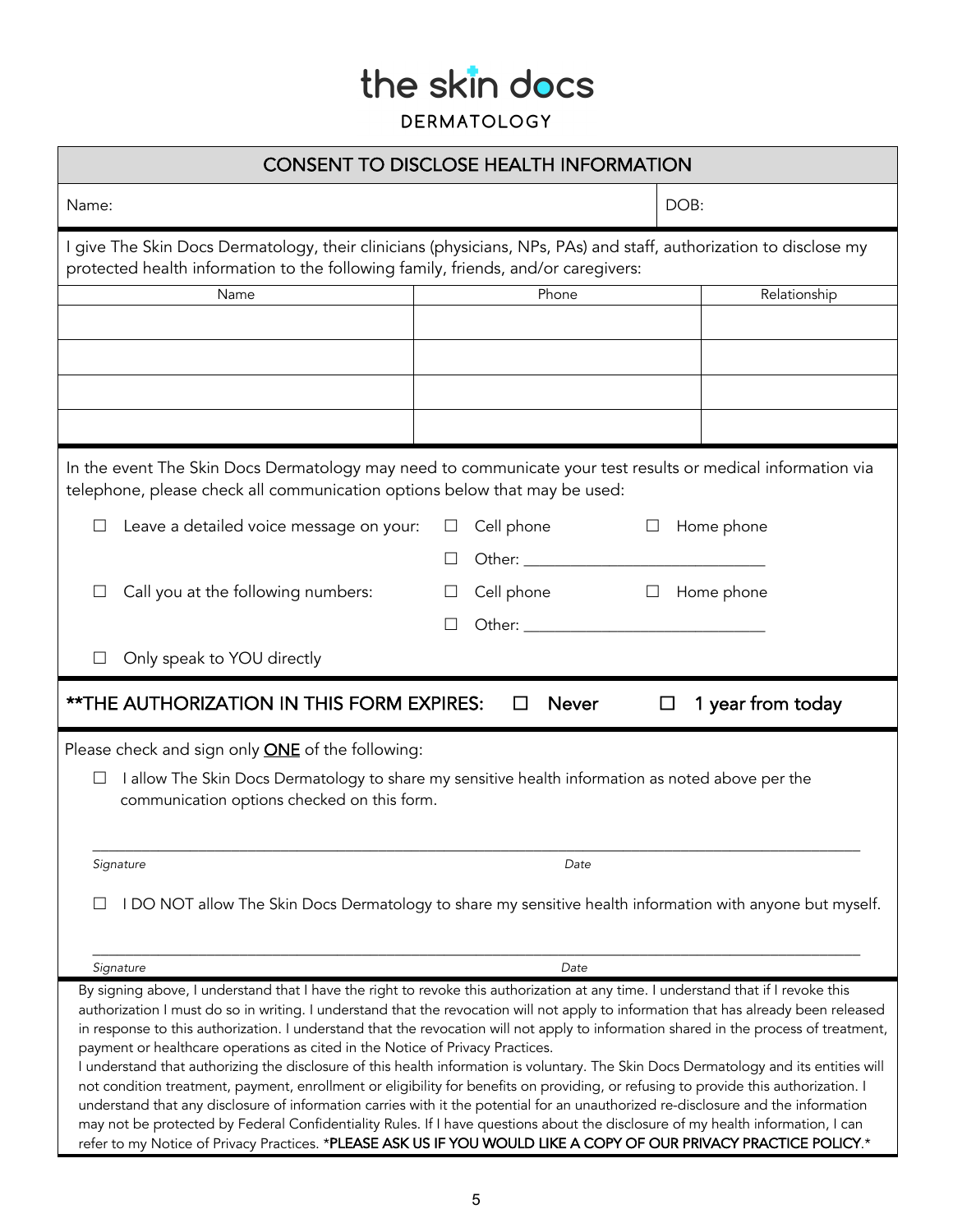### the skin docs DERMATOLOGY

#### FINANCIAL POLICY

Thank you for choosing The Skin Docs Dermatology. We are dedicated to providing the best possible careand services for you. Knowing your financial responsibility is an essential part of your care. Please read the following carefully.

#### **Insurance**

It is the responsibility of the patient to provide accurate insurance and personal information. Accepting your insurance does NOT place all financial responsibilities onto this practice, and you will be held accountable for any unpaid balances by your plan. Although we are contracted with most insurance carriers, our services may not be covered by your particular insurance plan. Being referred to our office by another physician does not guarantee that your insurance will cover our services.

\*TIP: It is your responsibility to inform us prior to follow up appointments if there are any changes in your insurance. If you do not update your insurance information with our office, the visit will NOT be covered and that will leave you with a balance/bill.

#### Double-Covered Patients (excludes Medicare patients)

If you have more than one insurance, you must disclose ALL insurance plans you have or else both of your insurances will deny coverage/payment of services, WHICH THEN BECOME YOUR RESPONSIBILITY TO PAY unless/until you resolve the situation.

\*TIP: If you are double covered, it is YOUR responsibility to complete a "COORDINATION OF BENEFITS" prior to your visit by calling each insurance company to assign each insurance as "primary" or "secondary." If this is not done, both insurances will deny coverage/payment of our services and you will be responsible for paying out of pocket until you complete that coordination of benefits.

#### Co-Pays and Outstanding Balances

- It is the policy of The Skin Docs Dermatology that payment is due at the time of service. Co-Pays must be paid in full. If you have an all-deductible plan, you are responsible for paying towards your deductible on the day of your visit.
- All balances on your account must be paid prior to, or at the time of your visit, which includes, but is not limited to co-insurance and deductibles. If you cannot pay your balance at the time of visit, you will need to reschedule your appointment.
- If you fail to pay your balance within 180 days, you will be sent to collections.
- You are ineligible for medication refills if you have an unpaid balance that is more than 90 days old.

#### Self-Pay and Cosmetic Appointments

Payment is expected in full at the time of service.

#### Cancellations and Missed Appointments

- Office Visits: I understand that it is my responsibility to cancel my appointment at least 24 hours before the scheduled date and time; otherwise a \$50.00 fee will be billed to my account, which will not be covered by my insurance plan. All outstanding balances must be paid in full before your next visit.
- Surgical Appointments: I understand that it is my responsibility to cancel my appointment at least 24 hours before the scheduled date and time; otherwise a \$200.00 fee will be billed to my account, which will not be covered by my insurance plan. All outstanding balances must be paid in full before your next visit.
- If you no-show to your appointment more than 2 times without any explanation or notice, you will be ineligible to schedule future appointments at our office.
- We understand that unexpected life events and illnesses do occur. If this happens, please call our office as soon as possible to cancel or reschedule your appointment.

#### **Referrals**

If your insurance requires a referral, it is your responsibility to provide the referral prior to your visit.